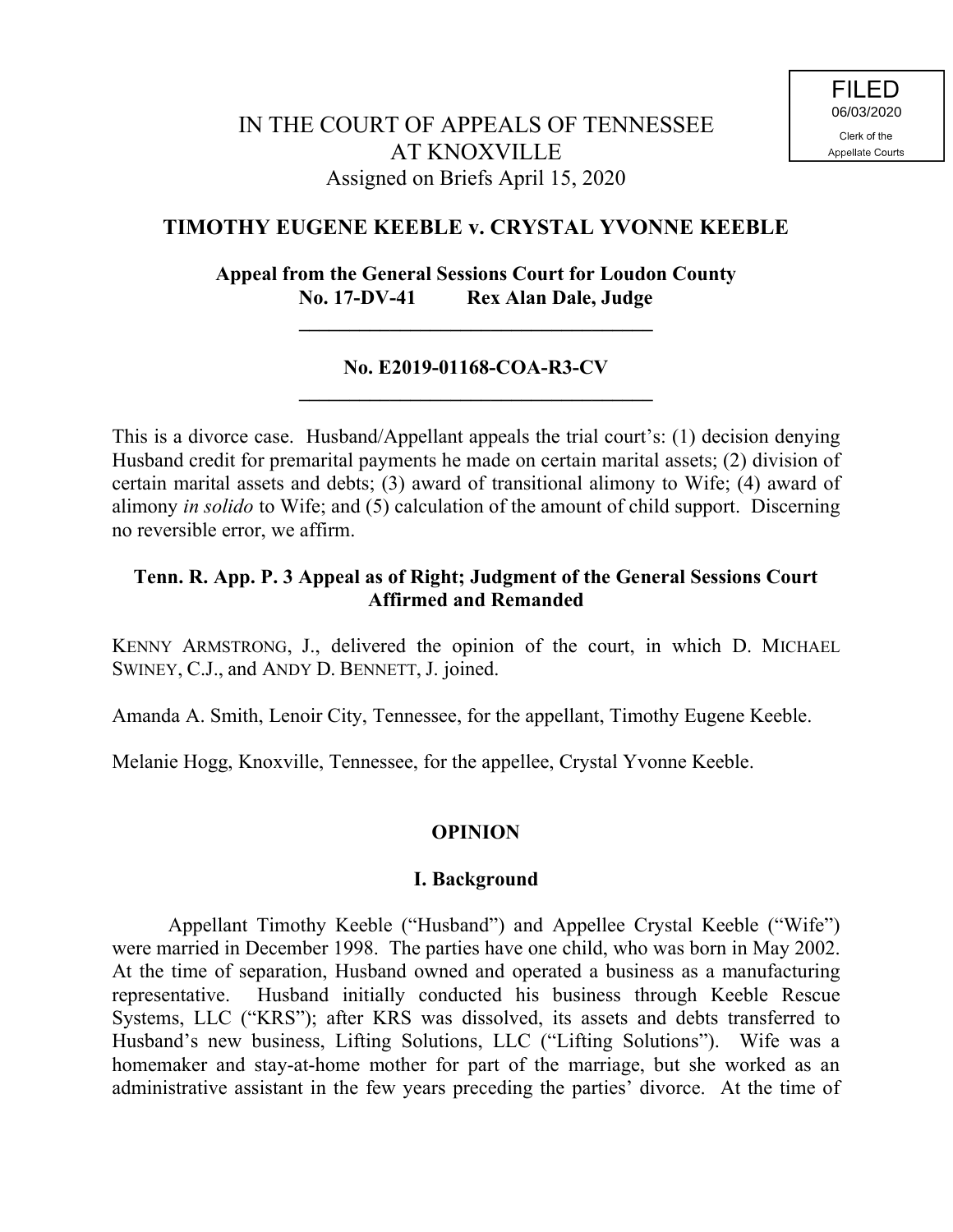separation, the parties owned three parcels of real estate: (1) 427 Dairy Lane ("Dairy Lane Property"); (2) 3421 Vineyard Road ("Vineyard Road Property"); and (3) 1420 Estes Road ("Estes Road Property"). During the marriage, Husband received an inheritance, which included a fourth piece of real estate, 2360 Sandy Shore Road ("Sandy Shore Road Property").

Related to the parties' real property, on October 21, 2009, Husband, acting as Managing Member of KRS, signed a promissory note (the "Note") between KRS and Husband's parents in the amount of \$89,000.00. The loan was secured by a Deed of Trust on the Vineyard Road Property. The last payment made on the Note was in November 2012; at the time of the divorce, a balance of \$70,549.00 remained on the Note. Husband's parents died in 2013 and 2015 without the Note being satisfied, and no action has been filed to collect the balance on the Note.

On February 14, 2017, Husband filed a complaint for divorce against Wife in the General Sessions Court for Loudon County, Tennessee ("trial court"). As grounds, Husband alleged inappropriate marital conduct and irreconcilable differences. On February 21, 2017, Wife filed an answer and counter-complaint for divorce. In her answer, Wife admitted that the parties had irreconcilable differences but denied inappropriate marital conduct on her part. In her counter-complaint for divorce, Wife also alleged irreconcilable differences and inappropriate marital conduct by Husband. On March 14, 2017, Husband filed an answer to the counter-complaint denying inappropriate marital conduct.The case was tried on January 31, 2019. That same day the trial court entered an Agreed Permanent Parenting Plan (the "Parenting Plan"), which provided for an agreed co-parenting schedule, but reserved the issue of child support. Under the Parenting Plan, Husband was named primary residential parent and was granted 255 days with the child; Wife was given 110 days with the child.

On April 15, 2019, the trial court entered an order, which granted the parties a divorce based on irreconcilable differences and divided the marital property and debts. As is relevant to this appeal, the trial court: (1) awarded Wife the Dairy Lane and Estes Road Properties; (2) awarded Husband the Vineyard Road Property without offsetting its value by \$70,549.00 remaining on the Note; (3) charged Wife with the debt on the Dairy Lane Property; (4) charged Husband with the debt on the Estes Road Property; (5) ordered Husband to pay Wife \$1,000.00 per month in transitional alimony; (6) ordered Husband to pay Wife \$14,000.00 in alimony *in solido* for her attorney's fees; and (7) reserved the issue of child support. On June 24, 2019, the trial court entered a final order, which, in pertinent part, set Wife's monthly child support obligation at \$170.00 per month. Husband appeals.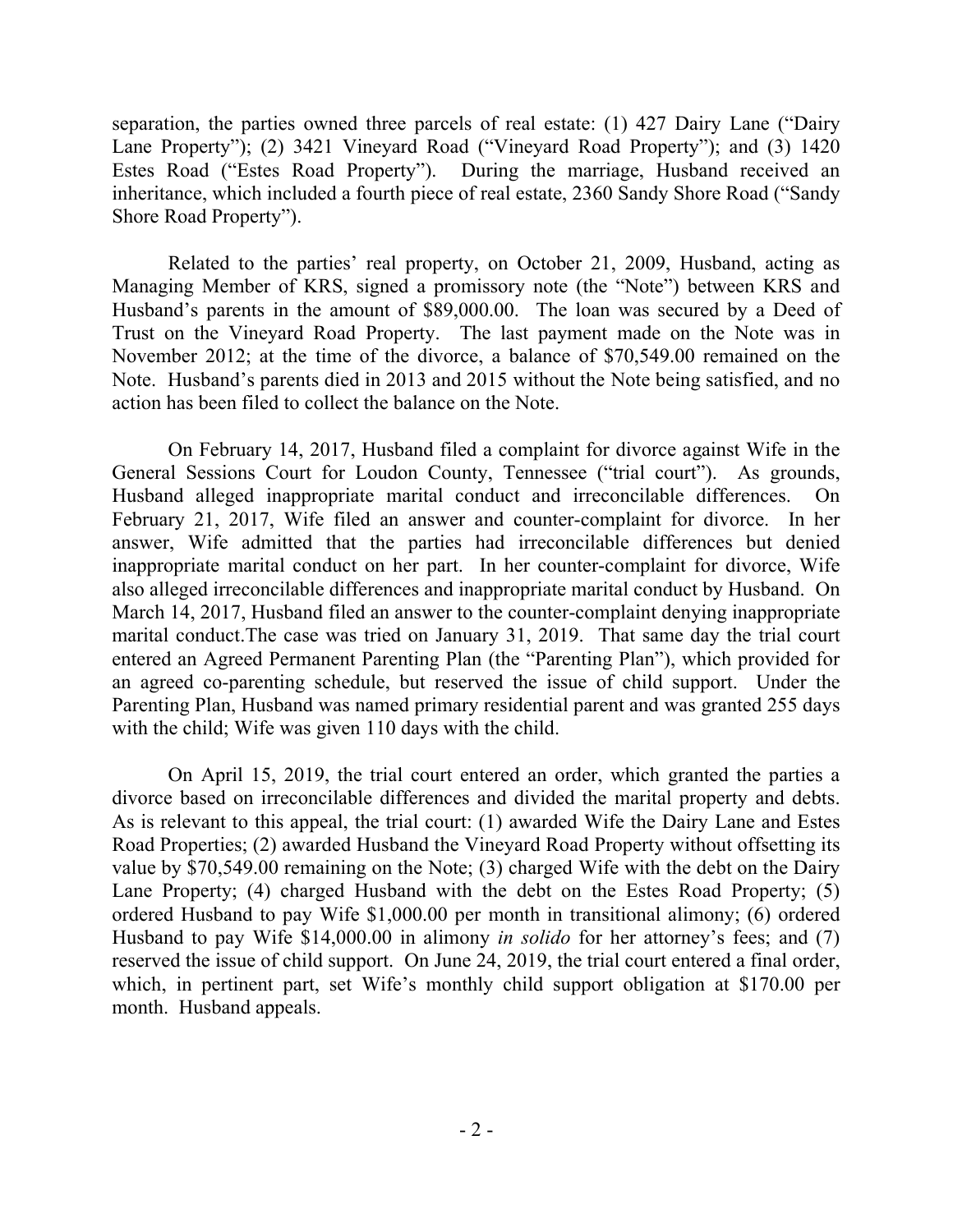#### **II. Issues**

Husband raises several issues for review, which we restate as follows:

- 1. Whether the trial court erred in awarding Husband a \$41,400.00 marital property credit as an acknowledgment of Husband's premarital down payment on the Dairy Lane Property.
- 2. Whether the trial court erred in failing to credit Husband for mortgage payments he made on the Dairy Lane Property prior to marriage.
- 3. Whether the trial court erred in ordering Husband to pay off the mortgage on the Estes Road Property before Wife sold or refinanced it.
- 4. Whether the trial court erred in failing to credit Husband for his separate property contribution toward the purchase of the Estes Road Property.
- 5. Whether the trial court erred in finding that the issue concerning the Note was not justiciable and declining to include the \$70,549.00 payoff amount as a debt on the Vineyard Road Property.
- 6. Whether the trial court erred in awarding Wife transitional alimony and alimony *in solido* for attorney's fees.
- 7. Whether the trial court erred in setting Wife's child support obligation at \$170.00 per month.

Both parties request attorneys' fees on appeal.

## **III. Standard of Review**

We review a non-jury case "*de novo* upon the record with a presumption of correctness as to the findings of fact, unless the preponderance of the evidence is otherwise." *Bowden v. Ward*, 27 S.W.3d 913, 916 (Tenn. 2000) (citing Tenn. R. App. P. 13(d)). The trial court's conclusions of law are reviewed *de novo* and "are accorded no presumption of correctness." *Brunswick Acceptance Co., LLC v. MEJ, LLC*, 292 S.W.3d 638, 642 (Tenn. 2008).

## **IV. Procedural Deficiencies**

Both parties' briefs contain procedural defects, which result in the waiver of several issues. We will address these shortfalls before proceeding with adjudication of the remaining issues.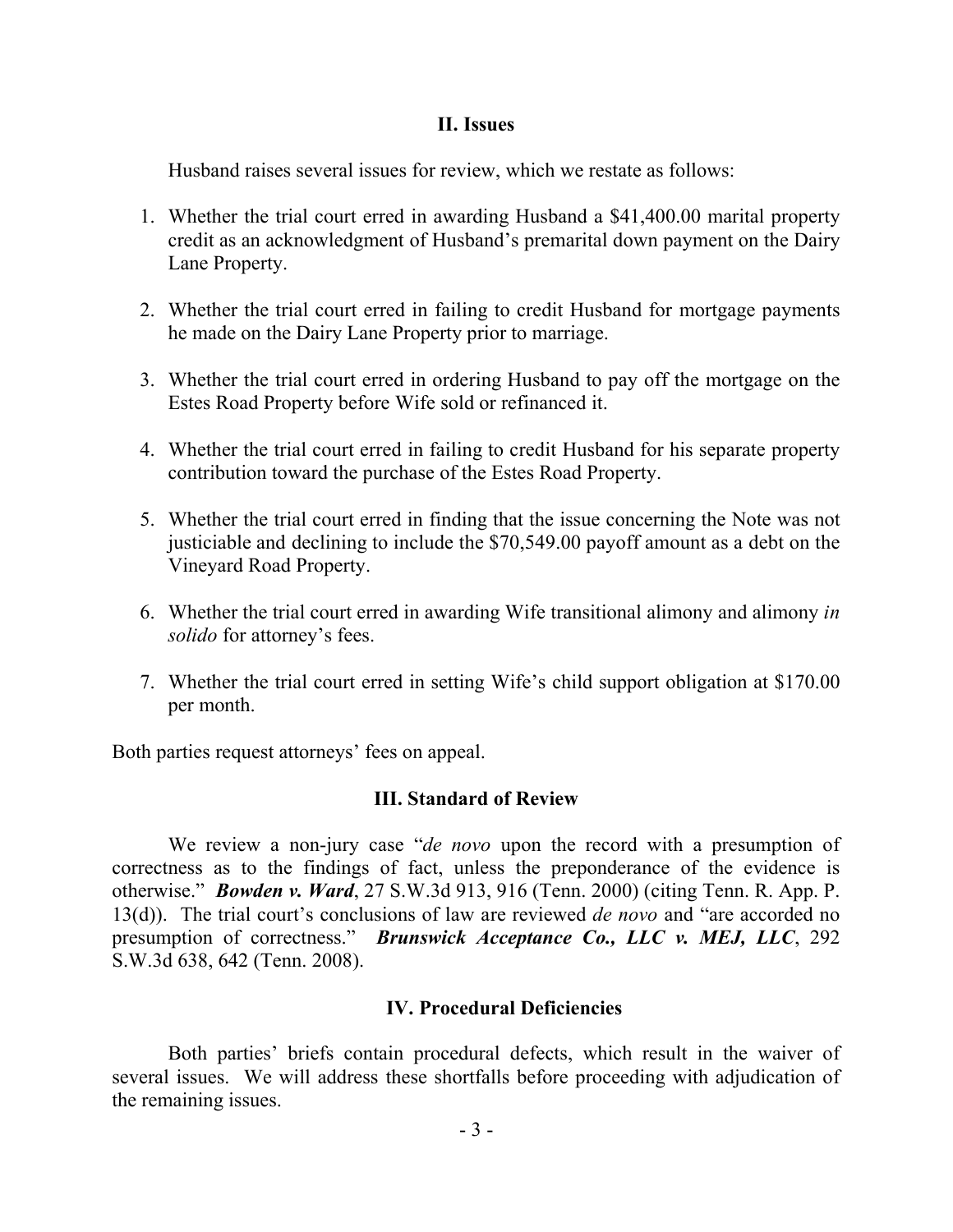#### **1. Facts Considered on Appeal**

Throughout his appellate brief, Husband presents many factual allegations that are not supported by the record. The only facts this Court may consider on appeal are those "established by the evidence in the trial court and set forth in the record and any additional facts that may be judicially noticed or are considered pursuant to rule 14." Tenn. R. App. P.  $13(c)$ .<sup>1</sup> Tennessee Rule of Appellate Procedure 14 states that appellate courts may consider "facts concerning the action that occurred *after* judgment." Tenn. R. App. P. 14 (emphasis added). However, under Rule 6 of the Tennessee Rules of the Court of Appeals, this Court will not consider an assertion of fact on appeal "unless the argument contains a reference to the page or pages of the record where evidence of such fact is recorded." Tenn. R. Ct. App. 6(b).

Husband includes several alleged facts in his appellate brief without citations to the record. These facts concern two of his stated issues. His first issue/argument is that he "should receive credit for the eight house payments he made on the Dairy Lane note (\$80,000.00 amortized over 15 years) prior to the marriage for a total of \$3,552 (8 months at \$444.00 excluding interest) in premarital payments on the loan." In its order, the trial court explained that

Husband did not provide proof of any payments by him of the amount of mortgage payments on the original mortgage [for the Dairy Lane Property] paid by him from his separate property from the time of the purchase to the time of the parties' marriage, a period of approximately nine months. As such, no additional pre-marriage separate payment credits are awarded to Husband.

In the absence of any facts to support his claim for reimbursement of the alleged mortgage payments on the Dairy Lane Property, the trial court properly denied his claim.Husband also maintains that he is entitled to a \$75,300.00 credit for his alleged separate property contribution to the parties' Estes Road Property. In his appellate brief, Husband admits that

 $\overline{a}$ 

<sup>&</sup>lt;sup>1</sup> Judicial notice is

<sup>&</sup>quot;a method of dispensing with the necessity for taking proof." *State ex rel. Schmittou v. City of Nashville*, 345 S.W.2d 874, 883 ([Tenn.] 1961). "[It] is generally defined as a judge's utilization of knowledge other than that derived from formal evidentiary proof in the pending case." *Counts v. Bryan*, 182 S.W.3d 288, 291 (Tenn. Ct. App. 2005) . . . . Historical facts, such as who, what or when, are more likely to satisfy this criteria, as opposed to opinions, which are more likely to be subject to dispute. [*Counts*, 182 S.W.3d at 293].

*Bank of Am., Nat'l Ass'n v. Meyer*, No. M2014-01123-COA-R3-CV, 2015 WL 1275394, at \*2-3 (Tenn. Ct. App. Mar. 17, 2015).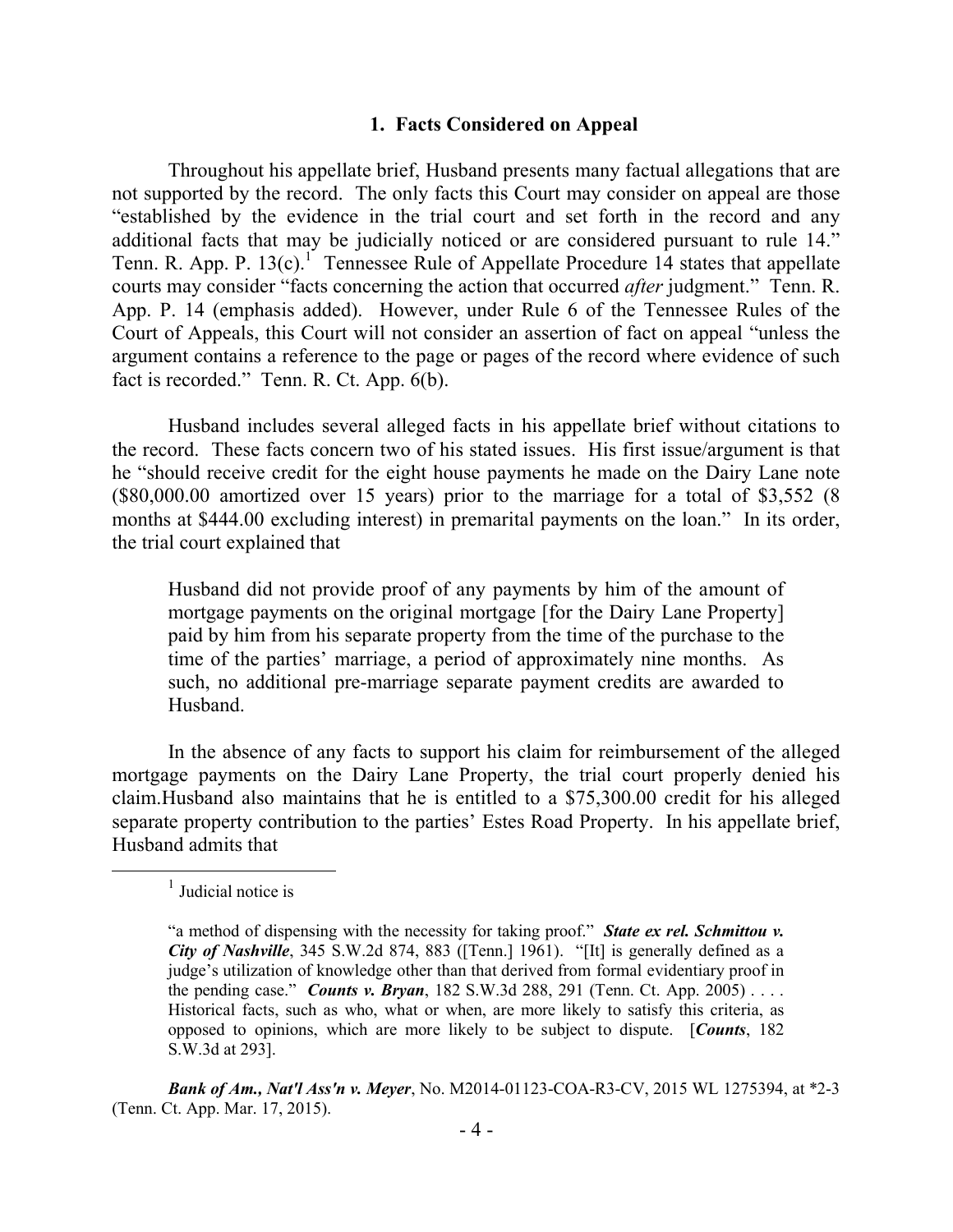no testimony was taken regarding his documented contribution to the paydown on the Estes Road property but [he] rather relies upon the court, pursuant to Rule 13 of the Rules of Appellate Procedure, to take judicial notice of his contribution and adjust the division of this asset . . . .

The facts alleged, i.e., that Husband contributed premarital/separate assets toward marital property, are not subject to judicial notice because

[a] judicially noticed fact must be one that is not subject to reasonable dispute. Tenn. R. Evid. 201(b). It must be either (1) generally known within the territorial jurisdiction of the trial court or (2) capable of accurate and ready determination by resort to sources whose accuracy cannot reasonably be questioned. Tenn. R. Evid. 201(b).

*Bank of Am., Nat'l Ass'n*, 2015 WL 1275394, at \*2. Whether Husband contributed separate funds toward marital property is a question subject to reasonable dispute. *Id.*; Tenn. R. Evid. 201(b). From our review, Husband produced no evidence in the trial court to support his contention that he made eight mortgage payments on the Dairy Lane Property with his separate funds; furthermore, he presented no evidence at trial to show that he contributed his separate funds to pay the parties' Estes Road Property loan. *See id.*; Tenn. R. Evid. 201(b). Now, at the appellate level, Husband seeks to introduce (by reference in his appellate brief and in appendices thereto) evidence that should have been produced at trial. In fact, in response to Wife's motion to strike, this Court has previously ruled that documents related to the parties' real property that were not presented to the trial court but were attached as appendices to Husband's appellate brief were not part of our record and, as such, were outside the scope of our review. Although, in response to Wife's motion, Husband argued that "Rule 13 of the Tennessee Rules of Civil Procedure permits the consideration of those facts established by the evidence in the trial court and set forth in the record and any additional facts that may be judicially noticed or are considered pursuant to Rule 14," we explained that

while Rule 13 of the Tennessee Rules of Appellate Procedure does address the facts that may be considered on appeal, the documents contained in the appendices were not established by evidence in the trial court and set forth in the record, are not properly subject to judicial notice, and are not postjudgment facts pursuant to Tenn. R. App. P. 14.

In view of the foregoing ruling, we will not review the proof set out in the appendices to Husband's brief. As discussed above, Husband did not tender sufficient proof at trial to support his appellate arguments concerning any separate property payments on the Dairy Lane and Estes Road Properties, and we will not consider his appellate issues on these subjects.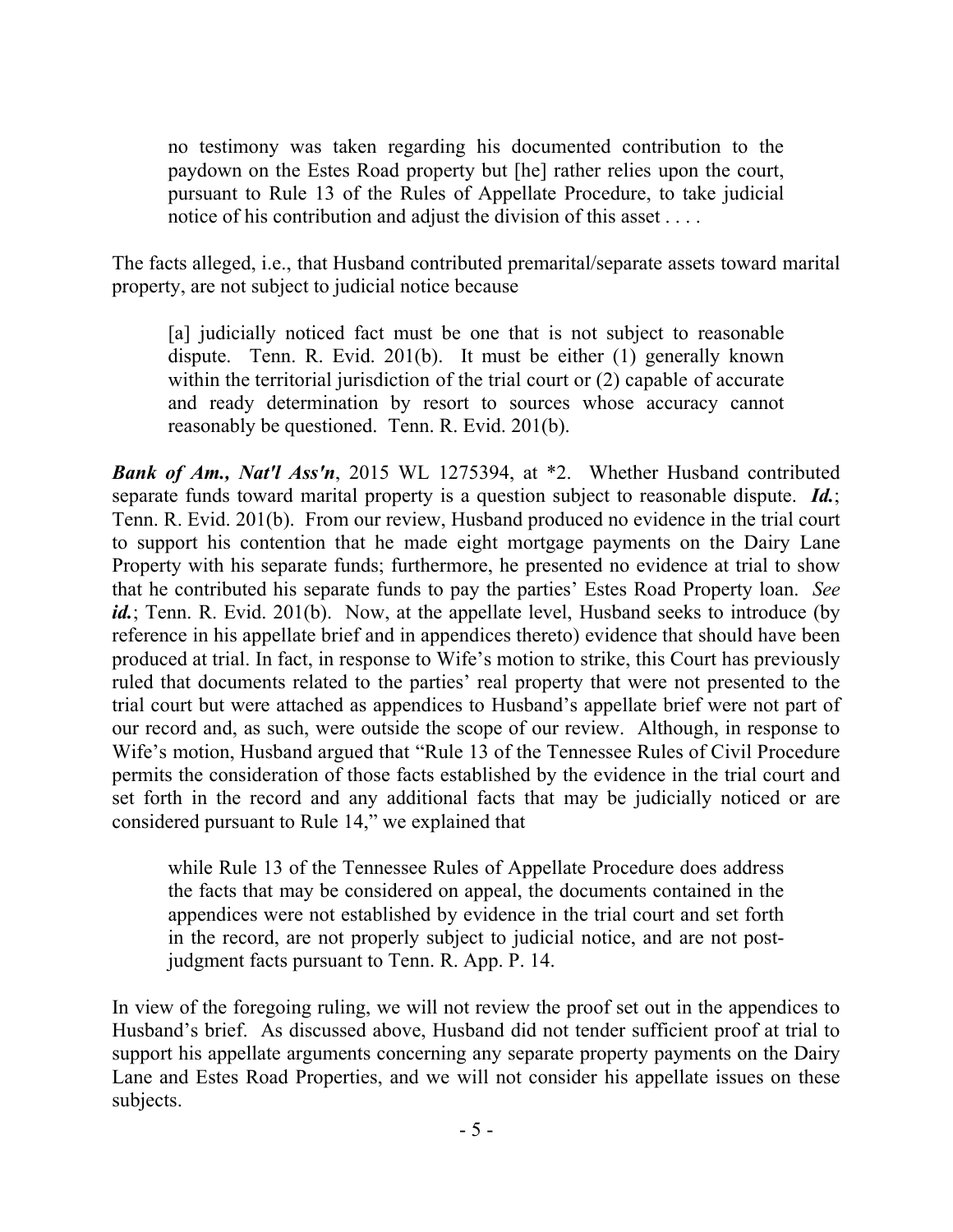#### **2. Statement of Appellate Issues**

The contents of appellate briefs are governed by Rule 27 of the Tennessee Rules of Appellate Procedure. According to the rule, the appellant's brief shall contain "[a] statement of the issues presented for review  $\dots$ ." Tenn. R. App. P. 27(a)(4). Similarly, "if appellee is also requesting relief from the judgment, the brief of the appellee shall contain the issues and arguments involved in his request for relief . . . ." Tenn. R. App. P. 27(b). Both parties request attorney's fees on appeal, but neither party designates this as an issue in his or her appellate brief. Husband's only mention of appellate attorney's fees comes under the "Conclusion and Relief Sought" section of his brief. Similarly, Wife's only request for appellate attorney's fees comes under the "Conclusion" section of her brief.

The Tennessee Supreme Court has explained that

[]when a party is seeking attorney fees incurred on an appeal, that request, absent any statute or rule directing otherwise, must be directed first to the appellate court in a timely fashion.[] Our rules of appellate procedure require an appellant to set forth in his or her brief "[a] statement of the issues presented for review." Tenn. R. App. P. 27(a)(4). A claim for appellate attorney's fees is an issue that should be set before the appellate court because a remand to the trial court is not a foregone conclusion.

*Killingsworth v. Ted Russell Ford, Inc.*, 205 S.W.3d 406, 410-11 (Tenn. 2006) (footnote omitted). "Courts have consistently held that issues must be included in the Statement of Issues Presented for Review required by Tennessee Rules of Appellate Procedure  $27(a)(4)$  [and  $27(b)$ ]. An issue not included is not properly before the Court of Appeals." *Hawkins v. Hart*, 86 S.W.3d 522, 531 (Tenn. Ct. App. 2001). By failing to include the issue of appellate attorneys' fees in their respective statements of the issues, the parties have waived the issue.

#### **3. Failure to Argue**

Despite properly designating other issues under Rule 27(a)(4), many of Husband's arguments concerning these issues fail to comply with Rule  $27(a)(7)(A)$ , which provides that an appellant's brief shall contain:

(7) An argument, which may be preceded by a summary of argument, setting forth:

(A) the contentions of the appellant with respect to the issues presented, and the reasons therefor, including the reasons why the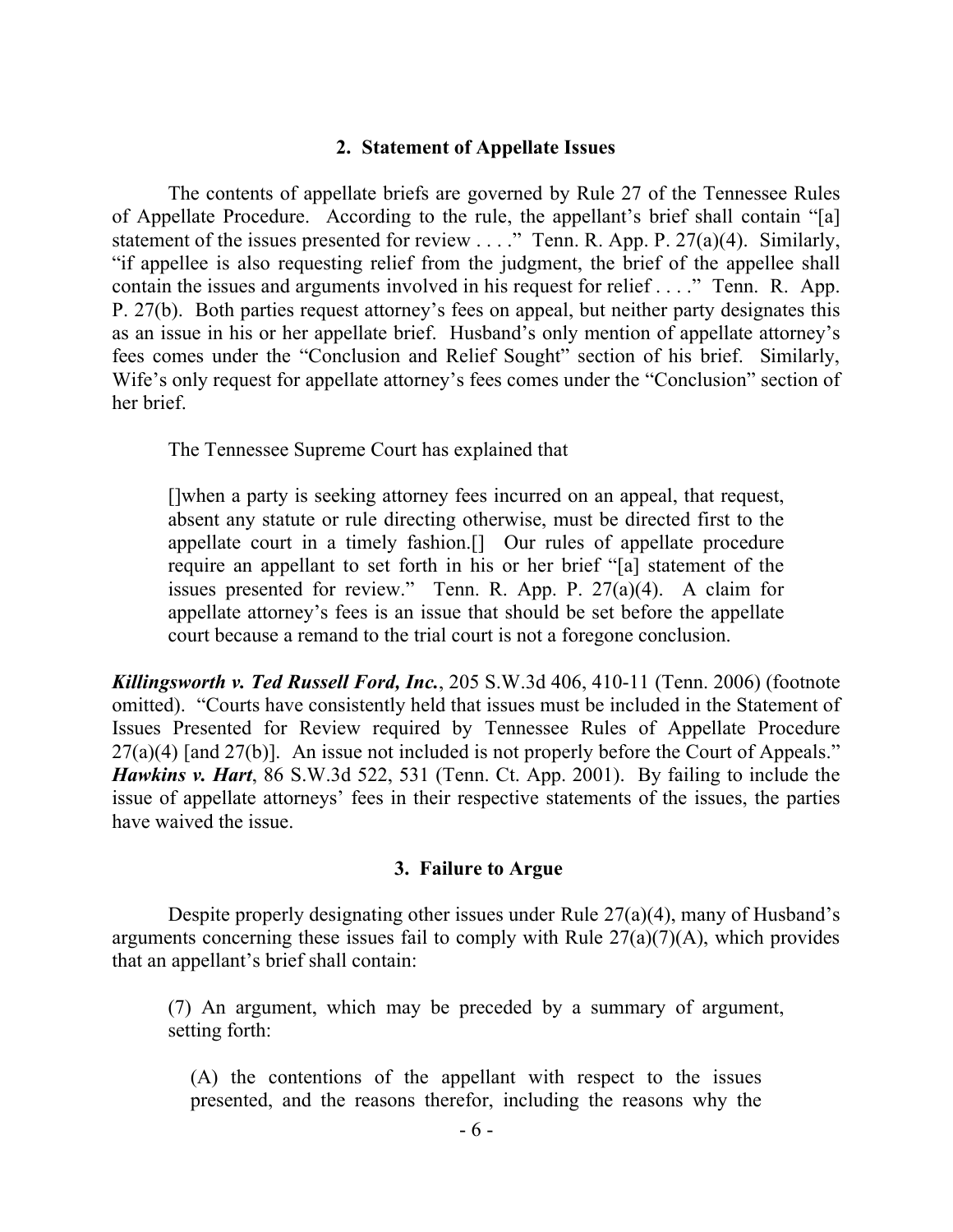contentions require appellate relief, **with citations to the authorities and appropriate references to the record** (which may be quoted verbatim) relied on;

Tenn. R. App. P. 27(a)(7)(A) (emphasis added). For example, Husband's entire argument concerning the debt on the Vineyard Road Property's is:

In awarding Husband the Vineyard Road property without offset for the debt, the court's reliance upon *Story v. Walker*, [404 S.W.2d 803, 804 (Tenn. 1966)], fails to recognize that there is inherent conflict when a borrower fails to pay his lender. *Res ipsa loquitor* (sic). The monies received from [Husband's parents]—not from their son—were used to payoff the original note on the Vineyard Road property. Though the original lender was a more traditional lender in nature (United Community Bank), the value of the payoff using money from the non-traditional lender (Husband's parents) is exactly equal in value to that of the original loan proceeds and is deserving of judicial attention.

Husband acknowledges the more compelling arguments regarding the Vineyard Road debt put forward by counsel for Wife in the Post Trial Memorandum (Tech. R. at 112, 113) but also avers that concurrent judicial recognition of this very real debt-comprised of real money used to pay off the traditional lender- would have been appropriate in making the equitable division of marital property in the case at bar.

In the first instance, Husband's "argument" fails to cite legal authority and/or appropriate references to the record as required by Rule  $27(a)(7)(A)$  of the Tennessee Rules of Appellate Procedure. *See also* Tenn. R. Ct. App. 6(b). Husband's only legal citation concerning the alleged debt on the Vineyard Road Property is to the case that the trial court cites in support of its conclusion that the issue of the Note was "not justiciable." *See Story*, 404 S.W.2d at 804. Furthermore, Husband fails to provide any legal authority or argument concerning how the trial court erred in its determination. For example, Husband could have argued that the trial court's reliance on *Story* was misplaced, or he could have argued that the trial court committed reversible error in failing to enter its opinion on the Note and the debt. Instead, Husband cites the doctrine of "*res ipsa loquitor*" (sic) for the proposition that "there is inherent conflict when a borrower fails to pay his lender." *Res ipsa loquitur* is a Torts doctrine meaning "the thing speaks for itself." *Black's Law Dictionary* (11th ed. 2019). The doctrine provides "that, in some circumstances, the mere fact of an accident's occurrence raises an inference of negligence that establishes a *prima facie* case . . . ." This is not a Tort case, and the doctrine of *res ipsa loquitur* has no bearing on the question of the use of Husband's separate property to pay the Note on the Vineyard Road Property. In other words, Husband makes no argument concerning this issue and, as such, violates the mandates of Tennessee Rule of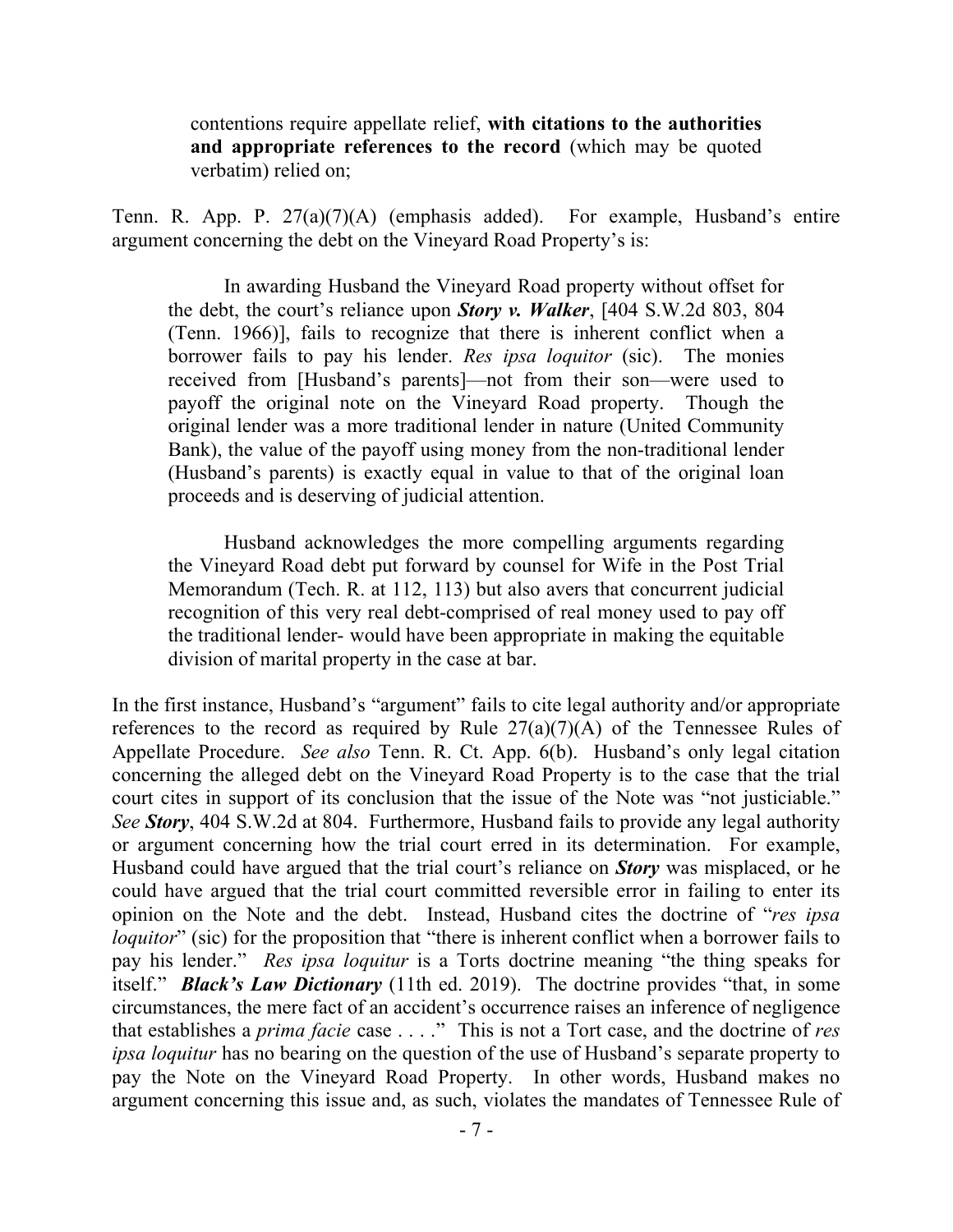Appellate Procedure  $27(a)(7)(A)$ . The issue is, therefore, waived.

Husband also fails to argue his issues concerning the trial court's award of transitional alimony and alimony *in solido* to Wife. As set out in his appellate brief the entirety of Husband's argument is:

The inequities created by the valuation and lack of valuation of the Estes Road [Property] and Vineyard Road [Property] skewed the financial results of the final decree such that the award of transitional alimony in the amount of \$48,000.00 and an additional \$14,000.00 for attorney's fees is truly excessive. The notion that the "inferior economic circumstances . . ." of the wife entitle her to transitional alimony doesn't ring true in light of the current division of the marital real estate assets. While attorney's fees are in the discretion of the trial court, the reversal of a trail [sic] court's decision regarding attorney's fees may occur when the trial court "bases its decision on a clearly erroneous assessment of the evidence, or employs reasoning that causes an injustice to the complaining party." *Church v. Church*, 346 S.W.3d 474, 4867 [sic] (Tenn. Ct. App. 2010).

"Whether an alimony award is appropriate is dependent on the facts and circumstances of each case. The need of the recipient spouse, followed by the obligor's ability to pay, are the primary considerations in the determination of an award of alimony." *Sullivan v. Sullivan*, 107 S.W.3d 507, 510 (Tenn. Ct. App. 2002) (citing *Lancaster v. Lancaster*, 671 S.W.2d 501, 503 (Tenn. Ct. App. 1984); *Goodman v. Goodman*, 8 S.W.3d 289, 295 (Tenn. Ct. App. 1999). Tennessee Code Annotated section 36-5-121(i) sets out relevant factors a court should consider in determining whether an alimony award is appropriate. *See* Tenn. Code Ann. § 36-5-121(i). Husband's "argument" omits any discussion of either the statutory factors or whether the trial court's factual findings concerning its alimony award were error. Instead, he merely argues that Wife's alimony award is "truly excessive" given the division of marital assets. Husband's only citation to legal authority concerns the standard of review this Court applies to a trial court's award of attorney's fees. *See Church*, 346 S.W.3d at 487. This meager citation is insufficient to overcome the lack of citation to any other authority and the lack of any discussion of the trial court's specific findings. As such, this argument also fails to comply with Tennessee Rule of Appellate Procedure 27(a)(7)(A) and is waived.

Perhaps most glaring is Husband's lack of argument concerning the trial court's award of child support. In its entirety, Husband's "argument" on this subject states:

In the court's Final Order, entered June 24, 2019, Wife's monthly child support payments were established at \$170.00 per month. Husband avers that the amount of co-parenting by Wife in the case at bar is zero and requests recalculation of Wife's monthly child support payments to reflect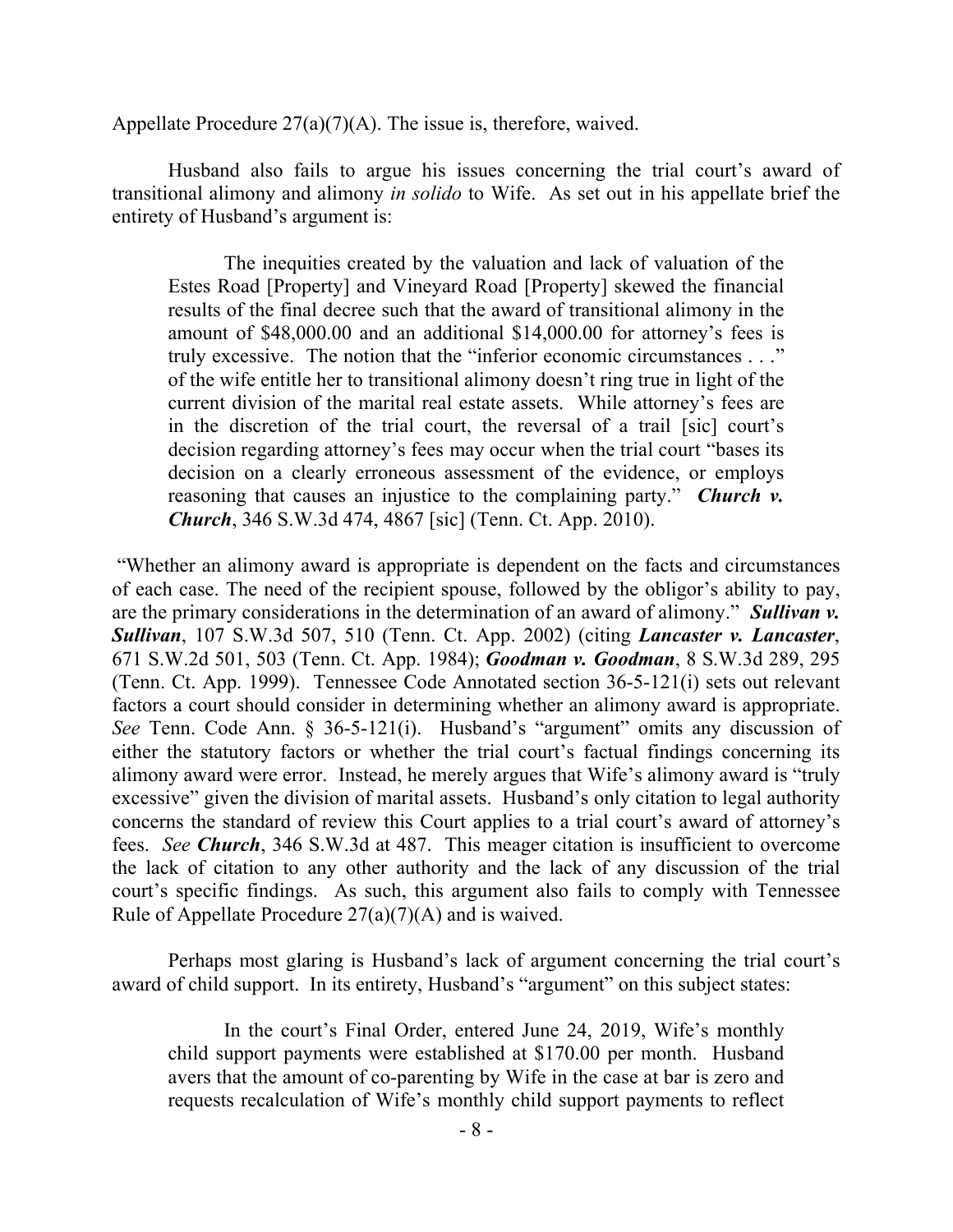the current division of co-parenting.

Husband cites no legal authority, simply alleges that Wife has exercised no visitation with the Child, and asks this Court to recalculate Wife's child support obligation. Husband fails to cite to any evidence in the record to support his assertions. From our review, the amount of child support ordered by the trial court is based on the parenting plan, to which Husband agreed, yet Husband makes no assertion or argument that the parenting plan should be modified or that the trial court erred in adopting it. For these reasons, we conclude that this argument fails to comply with Tennessee Rule of Appellate Procedure  $27(a)(7)(A)$ . As such, the issue of child support is waived.

The fragments of Husband's brief that discuss the Note and the Vineyard Road Property, alimony, and child support neither develop his arguments nor cite authority to support his positions. Tenn. R. App. P. 27(a)(7)(A); *Branum v. Akins*, 978 S.W.2d 554, 557 n. 2 (Tenn. Ct. App. 1998) (internal citations omitted) ("Where a party makes no legal argument and cites no authority in support of a position, such issue is deemed waived and will not be considered on appeal."). "This [C]ourt has repeatedly held that a party's failure to cite authority for its arguments or to argue the issues in the body of its brief constitute a waiver on appeal." *Forbess v. Forbess*, 370 S.W.3d 347, 355 (Tenn. Ct. App. 2011) (citing *Newcomb v. Kohler Co.*, 222 S.W.3d 368, 401 (Tenn. Ct. App. 2006) (failure "to cite to any authority or to construct an argument regarding [a] position on appeal" constitutes a waiver of the issue); *Bean v. Bean*, 40 S.W.3d 52, 55-56 (Tenn. Ct. App. 2000) ("Courts have routinely held that the failure to make appropriate references to the record and to cite relevant authority in the argument section of the brief as required by Rule 27(a)(7) constitutes a waiver of the issue.")); *see also Tellico Village Property Owners Ass'n, Inc. v. Health Solutions, LLC*, No. E2012-00101-COA-R3-CV, 2013 WL 362815, at \*3 (Tenn. Ct. App. Jan. 30, 2013) (*no perm. app. filed*). As this Court has previously stated:

"[T]his Court is not charged with the responsibility of scouring the appellate record for any reversible error the trial court may have committed." [*Owen v. Long Tire*, LLC, No. W2011-01227-COA-R3-CV, 2011 WL 6777014, at \*4 (Tenn. Ct. App. Dec. 22, 2011)]. "It is not the role of the courts, trial or appellate, to research or construct a litigant's case or arguments for him or her, and where a party fails to develop an argument in support of his or her contention or merely constructs a skeletal argument, the issue is waived." *Sneed v. Bd. of Prof'l Responsibility of Sup. Ct*., 301 S.W.3d 603, 615 (Tenn. 2010).

\*\*\*

"[T]he Supreme Court has held that it will not find this Court in error for not considering a case on its merits where the plaintiff did not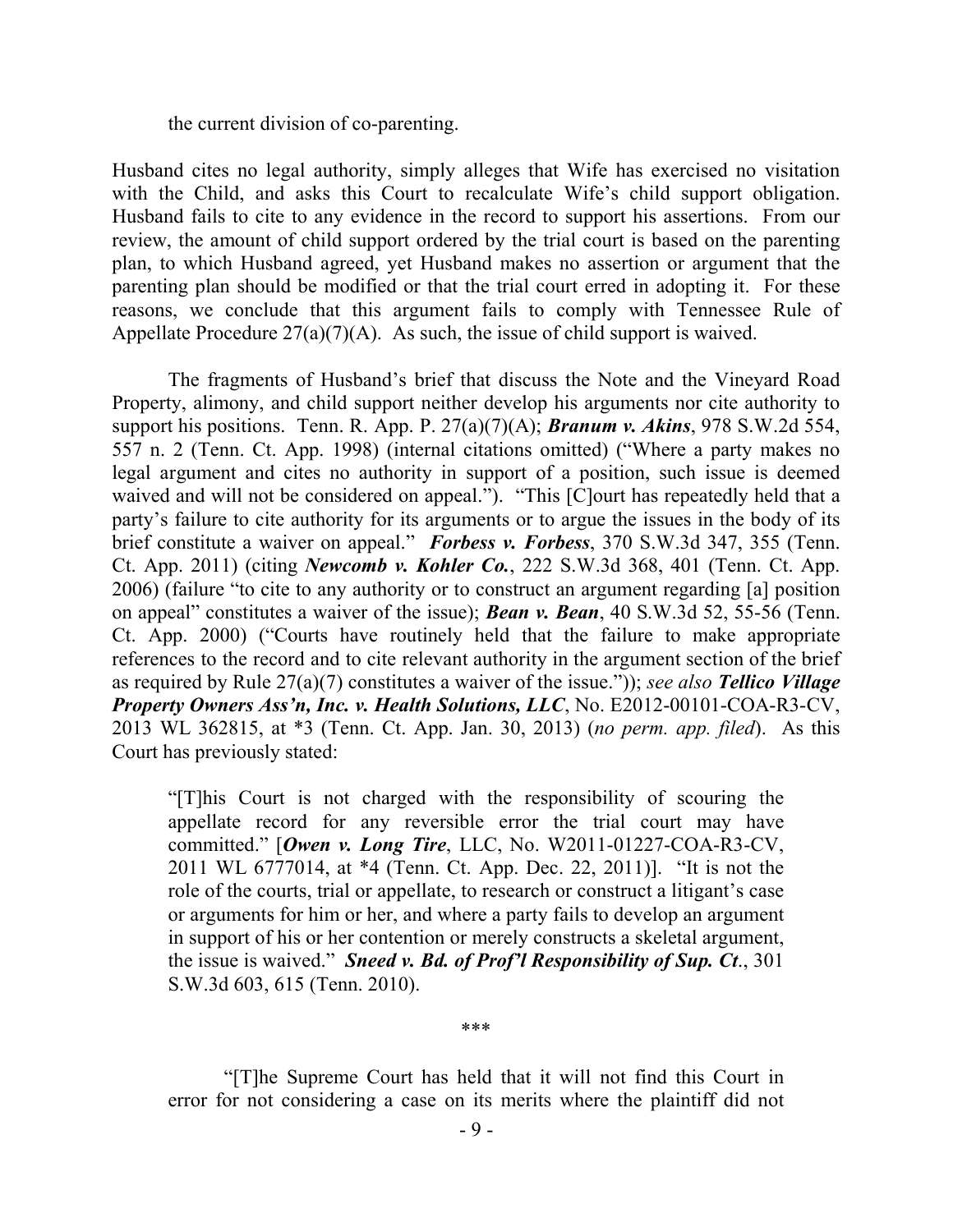comply with the rules of this Court." *Bean*, 40 S.W.3d at 54-55 (citing *Crowe v. Birmingham & N.W. Ry. Co.*, [1 S.W.2d 781] (1928)). "[A]ppellate courts may properly decline to consider issues that have not been raised and briefed in accordance with the applicable rules." *Waters v. Farr*, 291 S.W.3d 873, 919 (Tenn. 2009). "We have previously held that a litigant's appeal should be dismissed where his brief does not comply with the applicable rules, or where there is a complete failure to cite to the record." *Commercial Bank, Inc. v. Summers*, No. E2010-02170-COA-R3- CV, 2011 WL 2673112, at \*2 (Tenn. Ct. App. July 11, 2011).

*Clayton v. Herron*, No. M2014-01497-COA-R3-CV, 2015 WL 757240, at \*2-3, (Tenn. Ct. App. Feb. 20, 2015) (*no perm. app. filed*). Here, Husband has "merely construct[ed] . . . skeletal argument[s]" concerning the Note and Vineyard Road Property, Wife's alimony award, and her child support obligation. *Sneed*, 301 S.W.3d at 615. As a result, he has waived these issues. We now turn to address the remaining issues.

#### **V. Analysis**

#### **1. Dairy Lane Property**

Husband disputes the trial court's characterization of the Dairy Lane Property as marital property and its treatment of Husband's \$41,400.00 premarital contribution to the down payment on the property. The Tennessee Supreme Court has explained that

Tennessee is a "dual property" state because its domestic relations law recognizes both "marital property" and "separate property." *See generally* Tenn. Code Ann. § 36-4-121; *Eldridge v. Eldridge*, 137 S.W.3d 1, 12 (Tenn. Ct. App. 2002). When a married couple seeks a divorce, the "marital property" must be divided equitably between them, without regard to fault on the part of either party. Tenn. Code Ann.  $\S$  36-4-121(a)(1). "Separate property" is not part of the marital estate and is therefore not subject to division. *See* [*Cutsinger v. Cutsinger*, 917 S.W.2d 238, 241 (Tenn. Ct. App. 1995)]. Thus, it is imperative that the parties, the trial court, or both identify all of the assets possessed by the divorcing parties as either marital or separate so that a proper division can be accomplished.

*Snodgrass v. Snodgrass*, 295 S.W.3d 240, 246 (Tenn. 2009). Tennessee Code Annotated section 36-4-121 defines marital property and separate property, in relevant part, as follows:

(b) For purposes of this chapter

(1)(A) "Marital property" means all real and personal property, both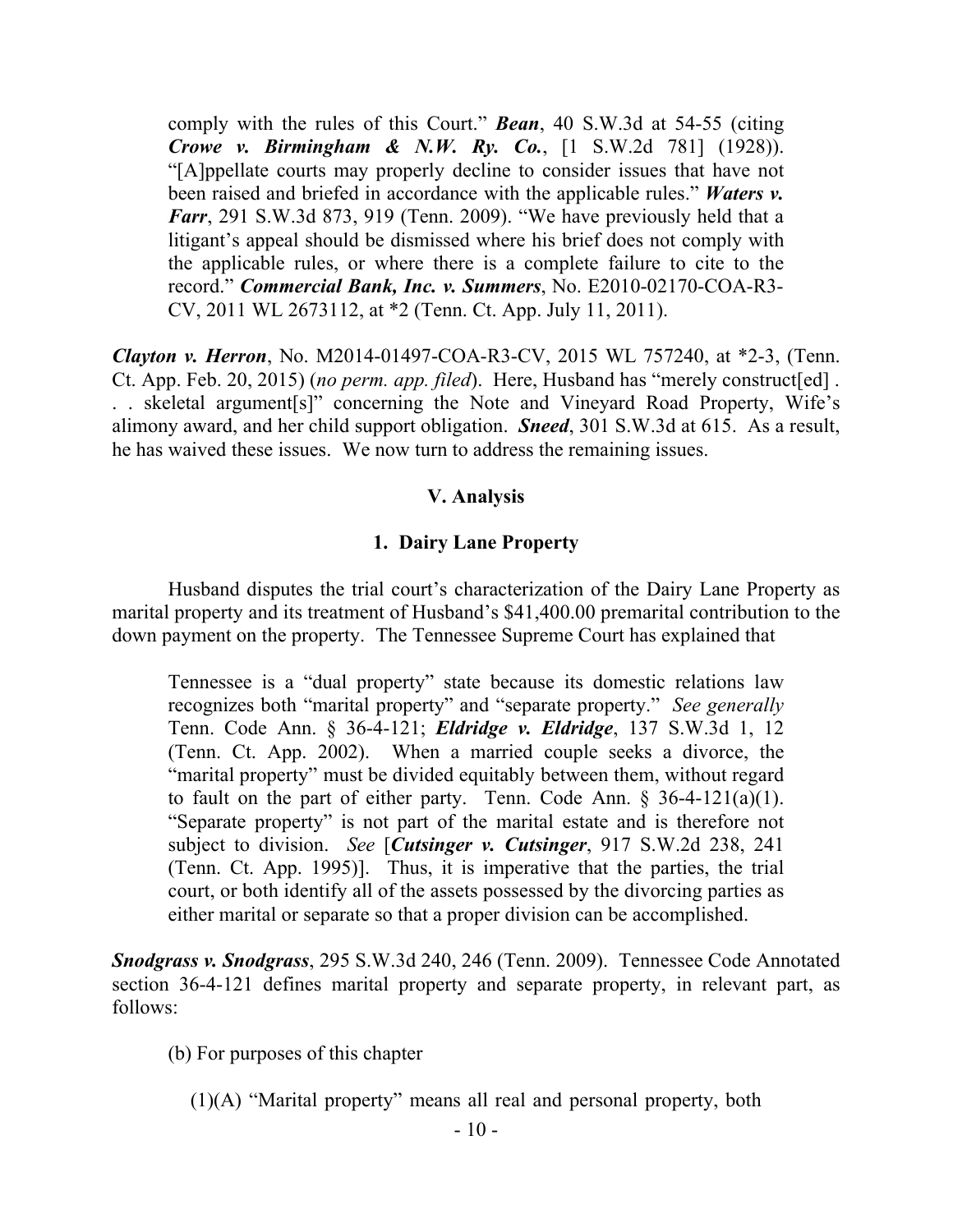tangible and intangible, acquired by either or both spouses during the course of the marriage up to the date of the final divorce hearing and owned by either or both spouses as of the date of filing of a complaint for divorce . . . . All marital property shall be valued as of a date as near as possible to the date of entry of the order finally dividing the marital property;

\*\*\*

(2) "Separate property" means:

(A) All real and personal property owned by a spouse before marriage . . . .

Tenn. Code Ann. § 36-4-121(b).

In addition to the provisions of Tennessee Code Annotated section 36-4-121, Tennessee courts have recognized two methods by which separate property may be converted into marital property, i.e., commingling and transmutation:

[S]eparate property becomes marital property [by commingling] if inextricably mingled with marital property or with the separate property of the other spouse. If the separate property continues to be segregated or can be traced into its product, commingling does not occur. . . . [Transmutation] occurs when separate property is treated in such a way as to give evidence of an intention that it become marital property. . . . The rationale underlying these doctrines is that dealing with property in these ways creates a rebuttable presumption of a gift to the marital estate. This presumption is based also upon the provision in many marital property statutes that property acquired during the marriage is presumed to be marital. The presumption can be rebutted by evidence of circumstances or communications clearly indicating an intent that the property remain separate.

*Langschmidt v. Langschmidt*, 81 S.W.3d 741, 747 (Tenn. 2002) (brackets and ellipses in original) (citations omitted).

Concerning our review of the trial court's classification of property in a divorce,

"[q]uestions regarding the classification of property as either marital or separate, as opposed to questions involving the appropriateness of the division of the marital estate, are inherently factual." [*Owens v. Owens*, 241 S.W.3d 478, 485 (Tenn. Ct. App. 2007)] (citations omitted). As such,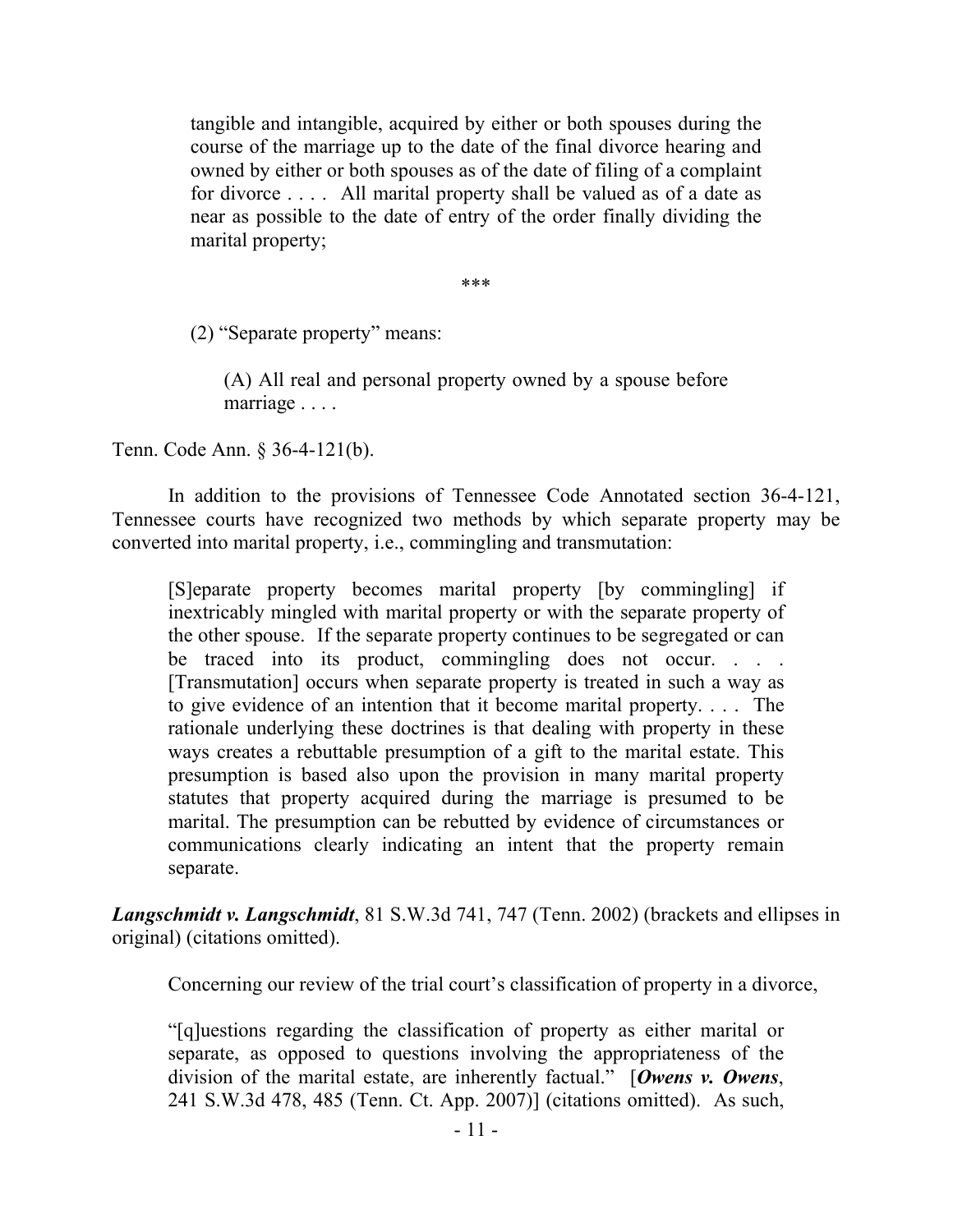we employ the familiar standard of review outlined in Rule 13(d) of the Tennessee Rules of Appellate Procedure. *Bilyeu v. Bilyeu*, 196 S.W.3d 131, 135 (Tenn. Ct. App. 2005).

*Bewick v. Bewick*, No. M2015-02009-COA-R3-CV, 2017 WL 568544, at \*7 (Tenn. Ct. App. Feb. 13, 2017).

Regarding the Dairy Lane Property, the trial court found:

Husband purchased the property on March 16, 1998, in his name only by warranty deed for \$121,400 six months prior to [the parties'] marriage on December 21, 1998, with a mortgage in the amount of  $$80,000.00$ .... Husband paid a down payment of \$41,400.00 at the time of the purchase from his separate assets. No proof was introduced that Wife had any input as to research, visits, or choice in the purchase of the property. The parties used this property as their martial residence for the duration of their eighteen year marriage. The remainder of the mortgage was paid off by marital income of the parties at some point during their marriage.

\*\*\*

From the time the parties were married and for the duration of their marriage Husband used marital funds to pay on the original mortgage, property taxes, insurance, and payments on the open-end mortgage. Husband testified that he never intended the property to become marital property and that the property title was never changed to include Wife on the title. Wife did not dispute this testimony.

. . . [T]he parties intended to treat the Dairy Lane residence as their marital property for the duration of their marriage and the property transmuted from Husband's separate property to marital property. Equitable division of this property shall allow a credit to Husband of the initial \$41,400.00 he paid at the time of purchase as separate property. . . . Husband ['s] . . . \$41,400.00 premarital purchase credit . . . [will be] a lien on the purchase or refinance proceeds to be received from the Wife's sale or refinance of the [Estes Road Property] . . . .

The record supports the trial court's findings and conclusions. Although Husband purchased the Dairy Lane Property prior to the marriage, the parties treated the property as their marital residence. Under the foregoing authority, this resulted in transmutation of the Dairy Lane Property from Husband's separate property into the parties' marital property. The transmutation is further evidenced by Wife's occupancy of the Dairy Lane Property as her residence at the time of divorce (Husband lived in the Sandy Shore Road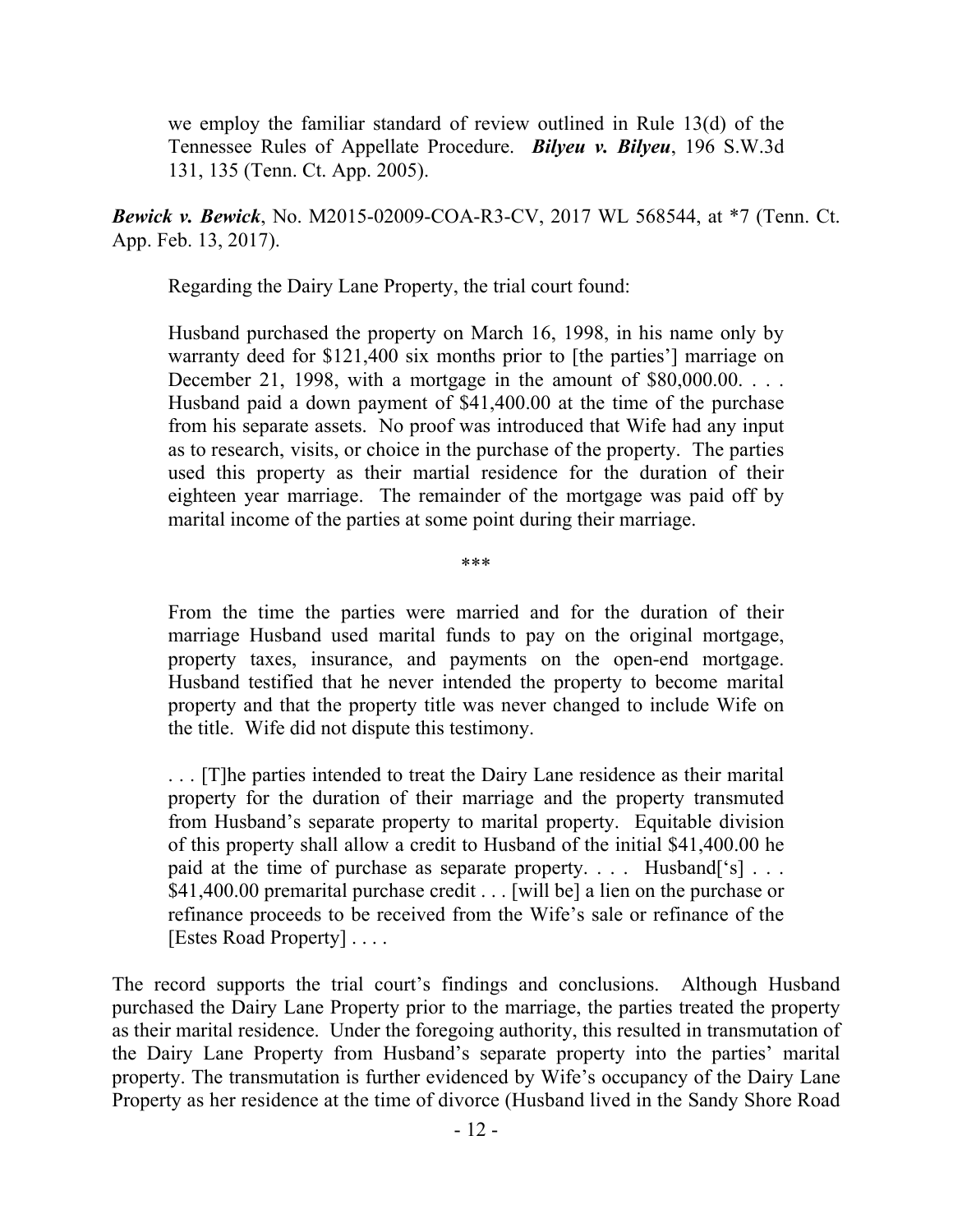Property he inherited from his parents). As very recently explained by this Court:

"[Transmutation] occurs when separate property is treated in such a way as to give evidence of an intention that it become marital property." *Snodgrass v. Snodgrass*, 295 S.W.3d 240, 256 (Tenn. 2009) (quoting *Langschmidt v. Langschmidt*, 81 S.W.3d 741, 747 (Tenn. 2002)). In determining intent, "the ultimate test is how the property was treated by the parties." *Strickland v. Strickland*, No. M2012-00603-COA-R3-CV, 2012 WL 6697296, at \*17 (Tenn. Ct. App. Dec. 21, 2012). Factors include (1) the use of the property by the family or to support the marriage; (2) shared control, maintenance, or management of the property; (3) titling the property jointly; and (4) use of the non-owner spouses' credit or separate funds to pay for or improve the property. *Luplow v. Luplow*, 450 S.W.3d 105, 114 (Tenn. Ct. App. 2014) (quoting *Fox*, 2006 WL 2535407, at \*3); 2 John Tingley and Nicholas B. Svalina, Marital Property Law § 42:30 (2d ed.); *see also Woodward v. Woodward*, 240 S.W.3d 825, 829 (Tenn. Ct. App. 2007) (use as marital residence); *McClellan v. McClellan*, 873 S.W.2d 350, 352 (Tenn. Ct. App. 1993) (intent to use as permanent family home); *Kincaid v. Kincaid*, 912 S.W.2d 140, 142 (Tenn. Ct. App. 1995) (use of marital and non-owner spouse's funds).

*Anderson v. Anderson*, No. M2018-01248-COA-R3-CV, 2019 WL 3854663, at \*5 (Tenn. Ct. App. Aug. 16, 2019). By operation of transmutation, any separate interest Husband had in the Dairy Lane Property based on his premarital contribution became marital property and was subject to equitable division between the parties.

Nonetheless, to acknowledge Husband's premarital contribution, the trial court awarded him a \$41,400.00 credit against Wife's share of the Estes Road Property. From our review, it appears that the trial court erred in listing this credit under both Husband's marital property column and his separate property column on the spreadsheet attached to its order. This error, however, was harmless because Husband's separate property was not part of the marital estate and, therefore, not subject to division. Tenn. R. App. P. 36 (b) ("A final judgment from which relief is available and otherwise appropriate shall not be set aside unless, considering the whole record, error involving a substantial right more probably than not affected the judgment or would result in prejudice to the judicial process."); *Snodgrass*, 295 S.W.3d at 246. In other words, Husband received the entirety of his separate property, despite the fact that the trial court's error inflated that number. Therefore, we affirm the trial court's \$41,400.00 credit to Husband for his premarital contribution to the Dairy Lane Property from Wife's portion of the marital property. We also conclude that the trial court's inclusion of this credit under Husband's separate property column, while error, was harmless.